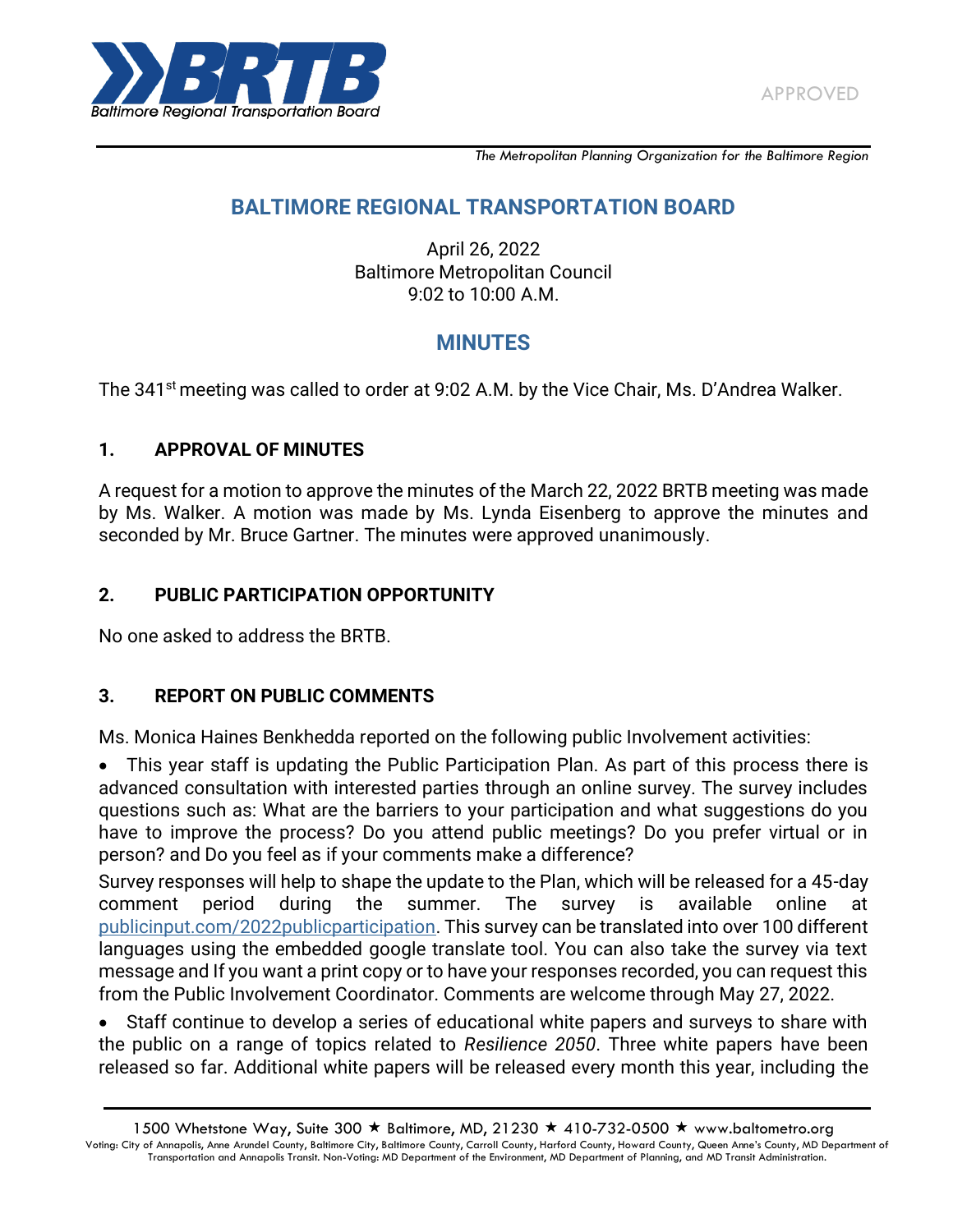next paper on transit. Once you read the white paper, email us your thoughts, leave us a voicemail, or take our survey online at [publicinput.com/resilience2050whitepapers.](https://publicinput.com/resilience2050whitepapers)

 May 2-6, is Air Quality Awareness Week. Every May, Clean Air Partners, which BMC is a member of, joins the U.S. EPA in sharing information on air quality, how it affects health, how to reduce air emissions, as well as encouraging people to incorporate use of the Air Quality Index (AQI) into their daily lives. There are every day, simple actions you can take to protect lung health and the environment. To learn more join the discussion on Facebook, Twitter, and Instagram with the hashtag #CAPAirWeek and tag us @CleanAirPartner.

 Volunteers are still sought to serve on Transportation CORE. Transportation CORE is a new form of public engagement that will bring together people from around the region to provide feedback on a range of transportation and planning topics. We have received over 50 applications, however, volunteers are still needed from Carroll, Harford, Howard, and Queen Anne's counties. Applications are now being accepted on a rolling basis. To apply, visit [baltometro.org.](http://www.baltometro.org/)

 Staff have been using PublicInput.com for a little over a year now to share information and engage the public and key stakeholders in the regional planning process. Stay up to date with current opportunities to participate by visiting the engagement hub at [publicinput.com/Portal/J5348.](https://publicinput.com/Portal/J5348)

## *[Handout: Public Involvement Report for April]*

# **4. REPORT FROM THE INTERAGENCY CONSULTATION GROUP**

Ms. Nicole Hebert reported the following from the April 6th ICG meeting:

- ICG approved the exempt/nonexempt conformity status recommendations for proposed 2023-2026 TIP projects.
- A delay is expected in the 2023-2026 TIP conformity analysis schedule, but the exact date adjustments are unknown. The target date for completing the conformity analysis is early June.
- ICG approved conformity exemption of the April 2022-2025 TIP amendment for the MD 91: Bridge Replacement over the North Branch of the Patapsco River and MD Midland Railroad.
- A high level overview of recent Congestion Mitigation and Air Quality (CMAQ) planning efforts was given, including regulatory overview and performance measures overview. The next major planning milestone occurs October 1, 2022, when two performance reports are due to FHWA. The First Full Performance Period Progress Report and the Second Baseline Performance Period Plan.
- EPA has proposed a bump-up for the Baltimore region from marginal to moderate ozone nonattainment. The updated MDE SIP documentation will likely need to be ready for public review in October 2022. MDE has convened a working group including ICG voting members to discuss potential reasonably available control measures (RACM) for mobile sources for analysis and consideration in the SIP.
- The next ICG meeting is May 4th at 9:30am.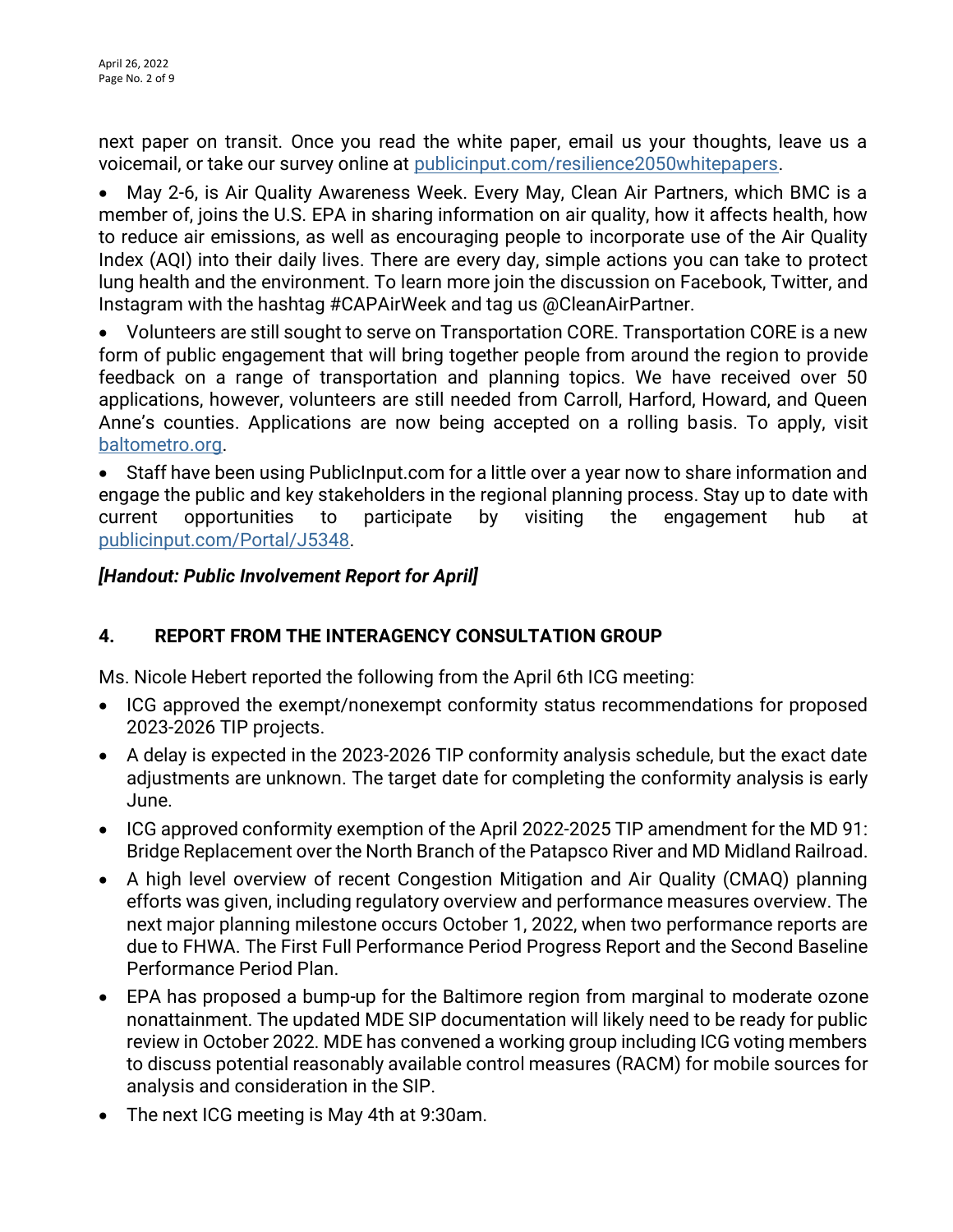# **5. REPORT FROM THE TECHNICAL COMMITTEE**

Mr. Joel Gallihue reported the following from the April TC meeting:

 MDOT SHA requested to amend the FY 2022-2025 TIP to add the MD 91 bridge replacement project over the North Branch of the Patapsco River and Maryland Midland Railroad. You will hear a presentation this morning, however the TC recommends approval of this amendment.

 BMC staff presented the draft 2023 UPWP Addendum to the TC for review. You will hear a presentation this morning, however the TC recommends approval of work budget for BRTB consideration.

 BMC staff presented the draft DBE goal based on a methodology developed by MDOT. The TC recommends approval of the work program budget for BRTB consideration.

 MDOT SHA, began the coordination process with the BRTB/TC for the Transportation Asset Management Plan (TAMP) for bridge and pavement targets due in October 2022. MDOT SHA is looking to continue working collaboratively to meet federal reporting requirements through information sharing. Ms. Lassiter outlined the TAMP development schedule. In April there will be coordination with local owners of NHS segments.

 BMC staff continued the Maryland Travel Survey Series with survey results around travel differences by age and gender. Several highlights include:

- o Females make more daily trips than Males.
- o Males travel more daily miles than Females.
- o With the exception of Seniors, Males and Females are equally likely to be licensed drivers.
- $\circ$  At most ages, Males make a larger share of work trips than Females
- o The largest shares of both Male and Female travel days are Work trips,

 BMC staff shared a draft survey seeking feedback before sharing with stakeholders. The results of the survey will be used to inform the update to the PPP policies and public involvement procedures.

 Staff are looking for member support in helping staff recruit volunteers to serve on a newly formed group, Transportation CORE. This is an opportunity for a diverse group of 30-50 stakeholders to be engaged in the regional planning process and serve as a sounding board for regional decision-makers and planning staff.

 BMC staff reviewed the instructions that went out to initiate the Call for Projects phase of *Resilience 2050*. Project submissions are due by June 15. Submittal of candidate projects will be followed by technical scoring of projects.

 BMC staff and TC members discussed the format for upcoming meetings. Members agreed to participate in-person at the May 3rd meeting and decide on the schedule.

# **6. CONSIDERATION OF APPROVAL OF RESOLUTION #22-11**

Mr. Keith Kucharek introduced resolution #22-11. In Resolution #22-11 MDOT SHA requested to amend the FY 2022-2025 TIP to add the MD 91 bridge replacement project over the North Branch of the Patapsco River and Maryland Midland Railroad.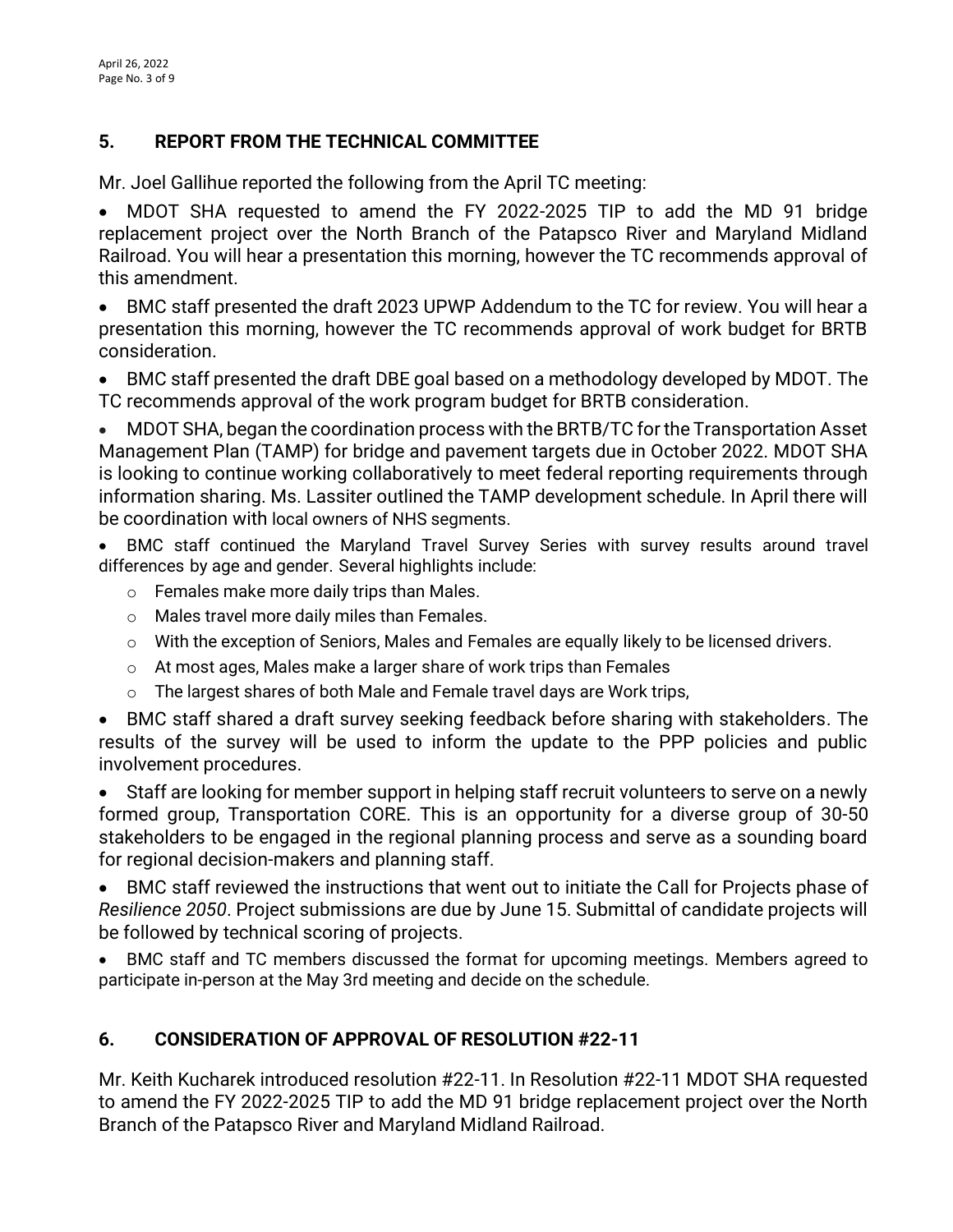Ms. Lisa Minnick Sirota presented the details of the project. The MD 91 bridges over the North Branch of the Patapsco River and Maryland Midland Railroad are located in Carroll County, just across the Baltimore County line. Both bridges were constructed in 1965 and are currently listed in fair condition. MDOT SHA desires to replace these bridges before they deteriorate to poor condition.

The existing bridge conditions contain two 12-foot lanes with 3-foot shoulders for a total width of 30 feet. The new bridges will continue to carry two 12-foot lanes, however shoulders will be widened to 8 feet to accommodate bicycles. The total bridge width will be 40 feet.

The project is scheduled to advertise for construction on October 2022. Notice to Proceed is scheduled for January 2023 with project completion and Open to Traffic in the winter of 2023/2024. The total cost of the project is \$11.337 million including \$10.763 million in federal Surface Transportation Block Grant funds.

Ms. Walker asked for any comments or questions. No one requested the opportunity to comment or ask questions. Ms. Walker requested a vote on Resolution #22-11. Ms. Lynda Eisenberg moved approval of Resolution #22-11 and Mr. Steve Cahoon seconded the motion. The resolution passed unanimously.

# *[PowerPoint: TIP Amendment for MD 91]*

# **7. CONSIDERATION OF APPROVAL OF RESOLUTION #22-12**

Mr. Todd Lang introduced the resolution to adopt the Addendum to the FY 2022-2023 UPWP. Mr. Lang reviewed the amount of funding available, what the source of funding is, and where the dollars are going (BMC, local jurisdictions, or consultants). The updated budget is the primary purpose of the addendum. Mr. Lang also covered a range of focus areas with available funding, ranging from phase II of a climate resource toolkit to RTP corridor analysis.

Mr. Lang described the 30-day comment period and stated that two parties (the Greater Washington Partnership and an individual) submitted comments. One comment urged the BRTB to find a way to take on the focus areas that were identified as contingent and the other urged transit connections between Carroll County and other locations. A response was prepared and sent to both parties.

Ms. Walker asked for a motion to approve. Mr. Theo Ngongang moved to adopt the UPWP Addendum with Ms. Tanya Asman seconding the motion. Ms. Walker asked the members if there was further discussion, there was none. Then she asked if anyone from the public had anything to ask or add. No one from the public voiced comments. Ms. Walker asked Ms. Deibel to begin a roll call vote, the resolution was unanimously approved.

#### *[PowerPoint: April Action Items]*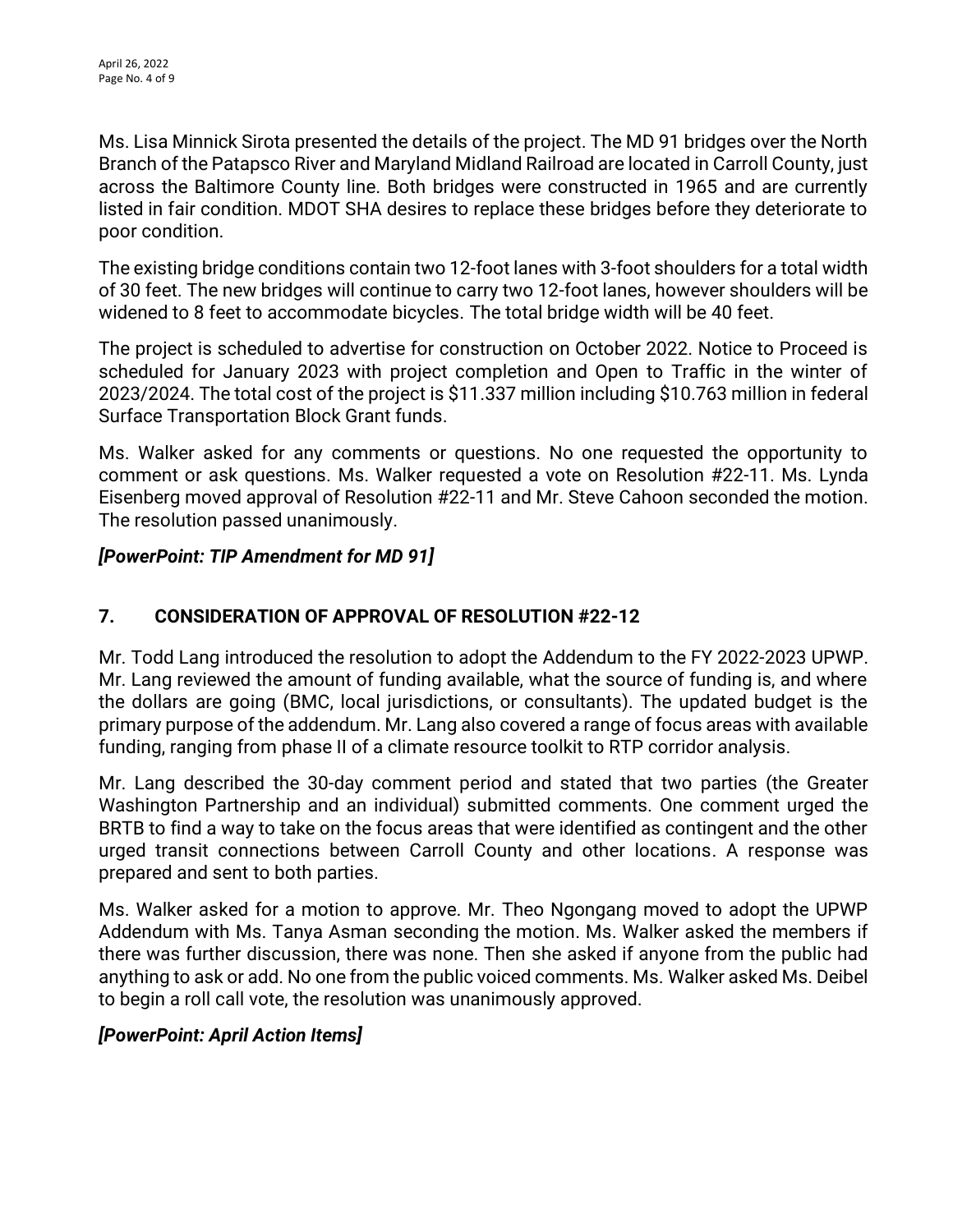# **8. CONSIDERATION OF APPROVAL OF RESOLUTION #22-13**

Mr. Lang shared that the Disadvantaged Business Enterprise Goal is set in conjunction with each UPWP. The goal adopted by the BRTB is based on a methodology developed by MDOT. The BRTB piggybacks based on being located in the same or a substantially similar market. The FY 2023 DBE goal is proposed for 26.2 percent.

Ms. Walker asked for a motion from the committee. Mr. Bruce Gartner moved to adopt the DBE goal with Ms. Heather Murphy seconding the motion. Ms. Walker asked the members if there was further discussion. Then Ms. Walker asked if anyone from the public had anything to ask or add. No one from the public voiced comments. Ms. Walker asked Ms. Deibel to begin a roll call vote, the resolution was unanimously approved.

#### *[PowerPoint: April Action Items]*

## **9. PRESENTATION: LOOK ALIVE SAFETY CAMPAIGN**

Mr. Bala Akundi provided a summary of the regional pedestrian and bicycle safety campaign, LOOK ALIVE, first developed and launched in 2019 and implemented over the past two years with a preview of the next phase of the campaign.

By way of background, the Baltimore region accounts for roughly 50 percent of statewide pedestrian fatalities, ranging from 60 in 2019 to 64 in 2021 (statewide 124 in 2019 and 127 in 2021). While 2021 data is not yet finalized, it is very troubling to see the increasing trend despite lower volumes as a result of the pandemic. This trend is not just in pedestrian fatalities but across all categories (aggressive, impaired, distracted, etc.) resulting in an overall increase in the number of fatalities in the state and US in 2020 and 2021. At a recently held statewide safety summit, leaders of MDOT and the Maryland Highway Safety Office (MHSO) called for stepped up action from all stakeholders to help meet the state's goal of zero fatalities by 2030.

The LOOK ALIVE campaign featuring Signal Woman was created specifically for the Baltimore region in 2019 with grant funding from the MHSO. A steering committee made up of state and local jurisdiction representatives helped guide the process and continue to play an active role. The cornerstone of the campaign are 30- and 15-second video spots featuring signal woman (available at [www.lookalivemd.org\)](http://www.lookalivemd.org/). Outreach includes paid media, outdoor advertising (transit, gas pump TV) and active engagement on social media. The FY 2020 and FY 2021 campaign implementation strategy had to be modified as a result of the pandemic with a shift to more outreach via social media. Pre-recorded messages featuring BMC Executive Director Mike Kelly, MDOT MVA Administrator Chrissy Nizer, and Baltimore County Police Officer Frank Enko were distributed to media outlets to promote the campaign. In 2021, teams of signal people (ambassadors) were sent to several high crash corridors wearing highly visible safety campaign messages. Some of these deployments garnered significant media attention. Details on locations, enforcement activations and media impressions are included in the presentation.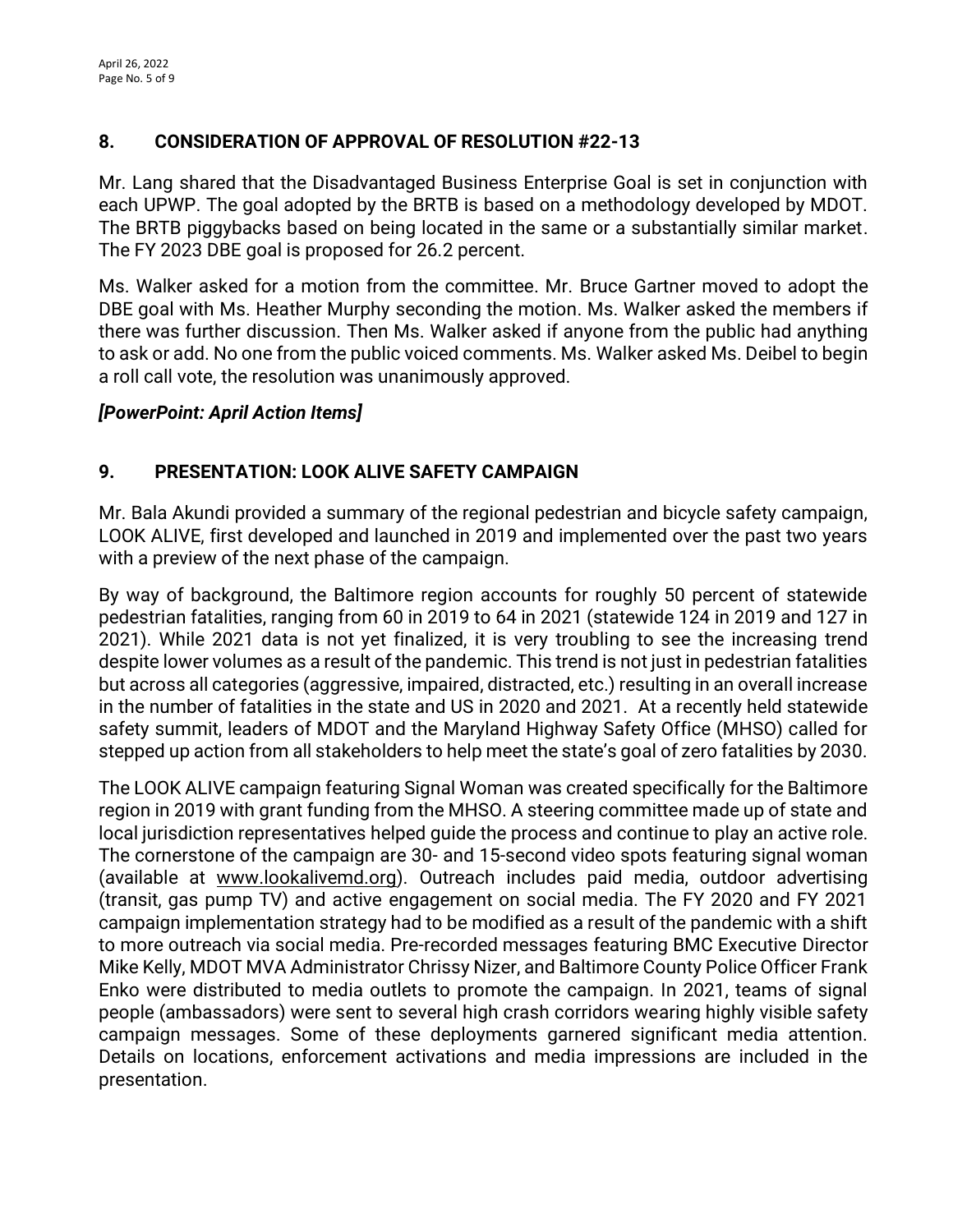BMC is currently working to develop the next phase of the LOOK ALIVE campaign to include more messaging targeting drivers, specifically when turning at intersections. A new video spot will be produced and shot over the next few months and will be ready for implementation at the beginning of October which is National Pedestrian Safety month.

# *[PowerPoint: LOOK ALIVE Summary]*

### **10. PRESENTATION: ABOUT CLEAN AIR PARTNERS**

Ms. Nicole Hebert provided an update regarding recent Clean Air Partners (CAP) activity, as well as a general overview of the organization and its mission. Ms. Hebert serves as the Baltimore Region Coordinator for CAP on behalf of the Baltimore Metropolitan Council, who founded this public-private partnership in 1995 in conjunction with the Metropolitan Washington Council of Governments to inspire behavior changes in the Baltimore-Washington region that reduce emissions.

Recent CAP activity includes an education outreach program to middle and high school students, making air quality forecasts accessible and understandable to the general public, social media campaigns, and car emissions demonstrations. Ms. Hebert invited the group to touch base with her to learn more about monthly partner social media toolkits which can be tailored to member audiences.

#### *[PowerPoint: CAP Update]*

# **11. OTHER BUSINESS**

There was interest in when/if the BRTB would resume in-person meetings. Mr. Lang indicated that the Technical Committee was meeting in-person on May 3 and would explore options for themselves and offer a template to other committees.

There was no other business.

The meeting adjourned at 10:00 A.M.

#### *Members*

Kwame Arhin, Federal Highway Administration, Maryland Division Heather Murphy, Maryland Department of Transportation (MDOT) D'Andrea Walker, Baltimore County Department of Public Works & Transportation Steve Cohoon, Queen Anne's County Department of Public Works Theo Ngongang, Baltimore City Department of Transportation Lynda Eisenberg, Carroll County Department of Planning Bruce Gartner, Howard County Office of Transportation Eric Leshinsky, City of Annapolis, Department of Planning Alex Rawls, Harford County, Department of Planning Catherine Salarano, Maryland Department of the Environment